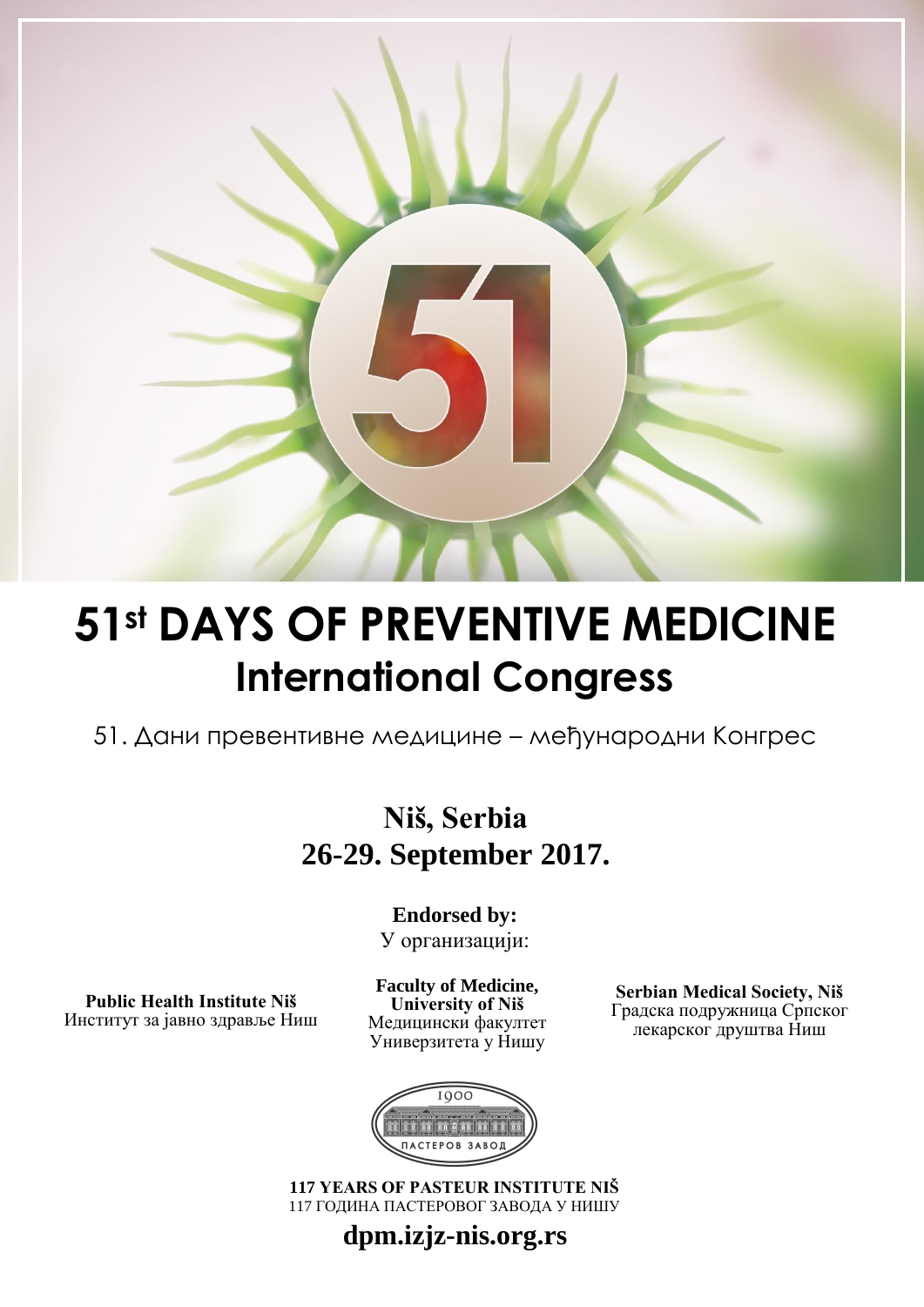## **MAIN TOPICS** ГЛАВНЕ ТЕМЕ

- **Current chalenges in health care system** Савремени изазови у систему здравствене заштите
- **Information technology and health** Информационе технологије и здравље
- **Health promotion – challenges and perspectives**  Промоција и здравље- изазови и перспективе
- **Environment and health** Животна средина и здравље
- **Nutrition and health** Исхрана и здравље
- **Theoretical and practical problems of communicable and non communicable disease epidemiology** Теоријски и практични проблеми епидемиологије заразних и незаразних болести
- **Microbiology today** Микробиологија данас
- **Current parasitosis** Актуелне паразитозе

The Congress is accredited (153-02-4320/2016-01. А-1-112/17, 03. 03. 2017) as international by the Health Council of the Republic of Serbia with the following number of points:

| invited lecturers:     | 15 points |
|------------------------|-----------|
| oral presentation:     | 13 points |
| poster presentation:   | 11 points |
| passive participation: | 10 points |

Конгрес је акредитован (153-02-4320/2016-01. А-1-112/17, 03. 03. 2017) као међународни одлуком Здравственог савета Републике Србије са следећим бројем бодова:

| предавачи по позиву: | 15 бодова |
|----------------------|-----------|
| усмена предавања:    | 13 бодова |
| постер презентације: | 11 бодова |
| пасивно учешће:      | 10 бодова |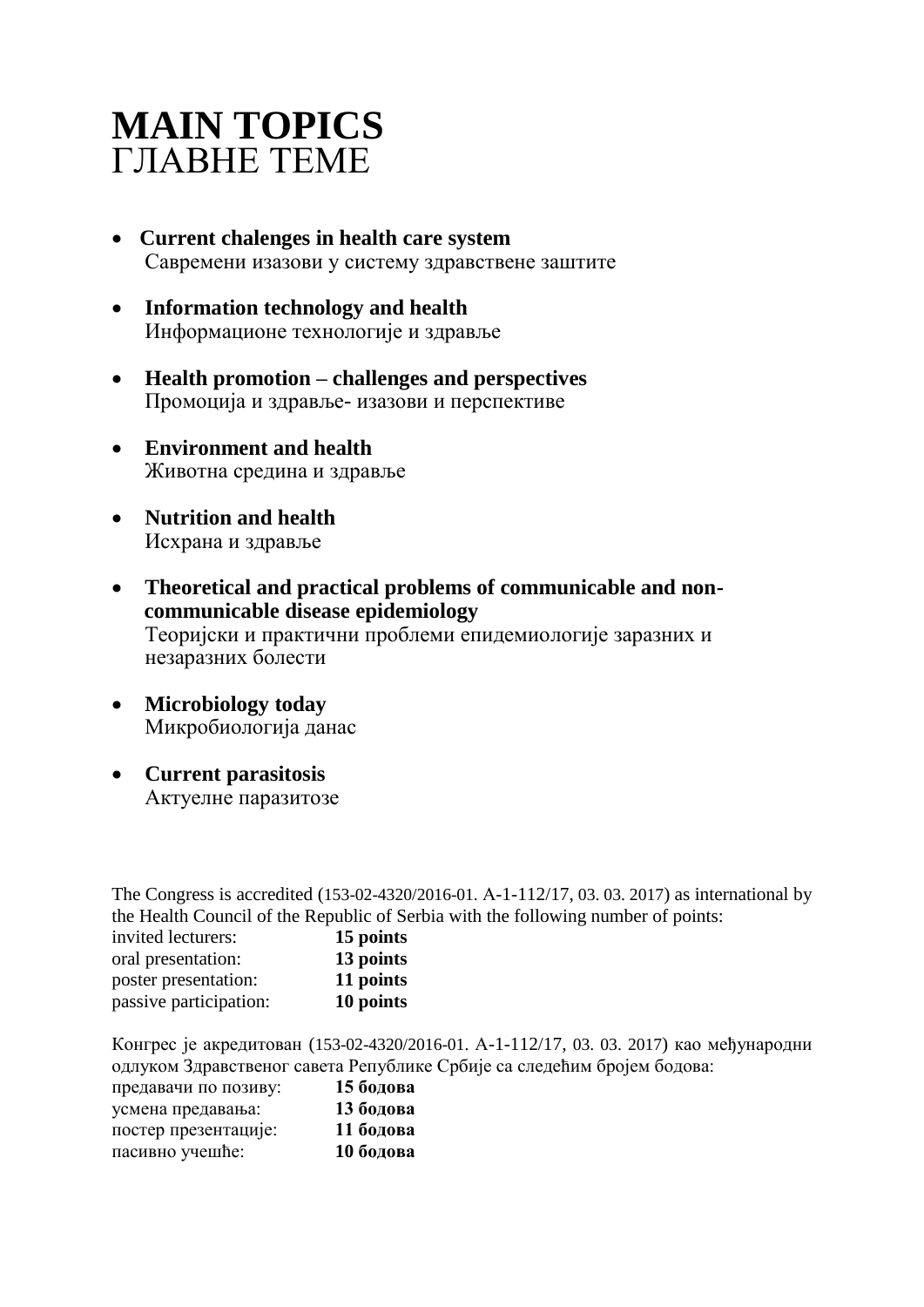### **SCIENTIFIC COMMITTEE** – НАУЧНИ ОДБОР

**Chairlady/**Председница Prof. dr Branislava Kocić, Serbia

#### **Members/**Чланови

Prof. dr Dobrila Stanković Đorđević, Serbia Doc. dr Miodrag Stojanović, Serbia Prof. dr Dragan Bogdanović, Serbia Prof. dr Carmen-Michaela Cretu, Romania Prof. dr Gianfranco Damiani, Italy Prof. dr Marina Dinić, Serbia Prof. dr Olgica Đurković Đaković, Serbia Ass. prof. dr Tatjana Vilibić-Čavlek, Croatia Prof. dr Angel Galabov, Bulgaria Prof. dr Spyros Pournaras, Greecе Prof. dr Enisa Mesić, Bosnia and Herzegovina Prof. dr Biljana Kocić, Serbia Prof. dr Zoran Veličković, Serbia Doc. dr Aleksandar Višnjić, Serbia

Doc. dr Konstansa Lazarević, Serbia Prof. dr Nataša Miladinović Tasić, Serbia Prof. dr Zoran Milošević, Serbia Prof. dr Biljana Miljković Selimović, Serbia Doc. dr Boban Mugoša, Montenegro Prof. dr Maja Nikolić, Serbia Prof. dr Suzana Otašević, Serbia Prof. dr Branislav Petrović, Serbia Doc. dr Olivera Radulović, Serbia Prof. dr Gordana Ranđelović, Serbia Prof. dr Lazar Ranin, Serbia Prof. dr Aleksandra Stanković, Serbia Prim. dr István Kucsera, Hungary Prof. dr Dušica Stojanović, Serbia Prof. dr Tomaz Langerholc, Slovenia Doc. dr Predrag Stojanović, Serbia Doc. dr Roberta Marković, Serbia

### **ORGANISING COMMITTEE** – ОРГАНИЗАЦИОНИ ОДБОР

#### **Chairlady**

Председница Prof. dr Marina Dinić

**Secretary** Секретар

dr Vesna Mladenović

**Technical secretary** Технички секретар

Stefan Bogdanović, dipl. ing.

#### **Members**

Чланови

Prof. dr Nataša Miladinović Tasić Doc. dr Ljiljana Stošić Ivana Kamenović, dipl. hem. spec. dr Mihajlo Spasić dr Ana Stefanović Prim. mr sc. med. dr Mirko Ilić dr Marija Anđelković Apostolović dr Katarina Bulatović